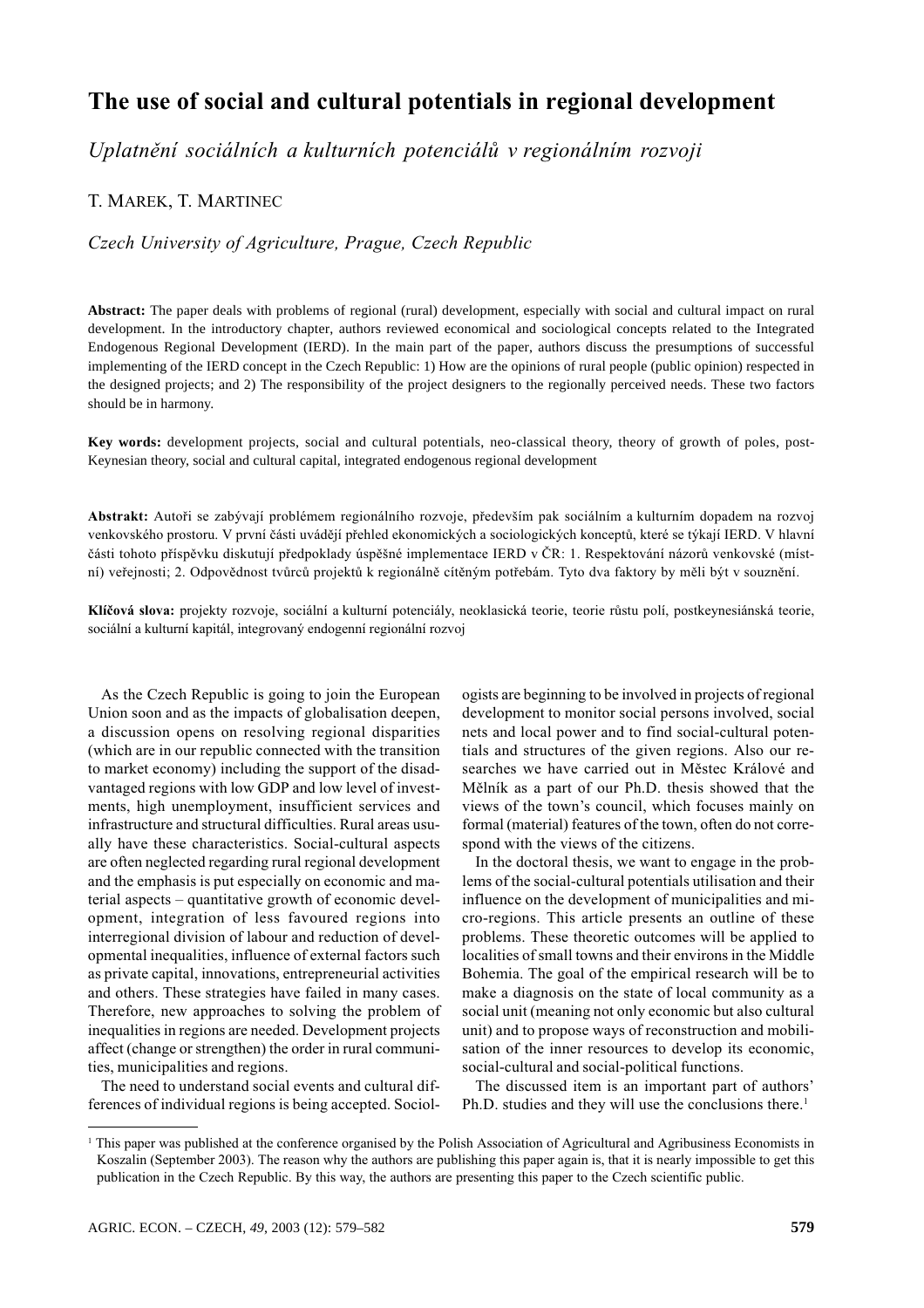#### ECONOMIC AND SOCIOLOGIC DEVELOPMENT **CONCEPTS**

At first, let us introduce and briefly analyse the main theoretic bases of the past and current approaches to regional development.

There are three economic development theories – the neo-classical theory, the theory of growth of poles, the postKeynes theory - which were used in research and practice of regional – rural development. These theories state the conditions related to production factors (capital, labour and technological development, their structure and placement) in which a concrete entity (municipality, region, state) would grow. Used strategies are connected by the fact that the goal of traditional regional policy was to increase quantitative economic development. All these theories (Stoehr in Jehle 1998) also presupposed greater integration of less favoured regions into interregional division of labour and the reduction of inequalities in development. Measures were based mainly on external factors such as private capital, technologies, innovations, entrepreneurial activities, public funds and external demand (Jehle 1998) and their results were in support of building infrastructure and financial stimulation of production and business societies. These strategies have not brought the expected results.

According to the principles of neo-classical theory, market forces "themselves bring the unequal economic growth to equilibrium" (Jehle 1998). The inter-regional factor of mobility is very important for regional economic growth. Labour moves to regions with the higher possible income, capital flows after the better interest rates. This movement lasts until the factors yields are equal in all regions. The measures of structural policies based on the neo-classical theory are usually short-term ones, they focus on strengthening market forces (competitive environment) – financing the expenses of production factors mobility by the government.

According to the theory of growth of poles, development of region, growth of incomes and of living standards is only possible if it leads to rise of one or more centres with economic power (growth poles). A growth pole can be any kind of territorially concentrated activity (from a firm to a whole regional agglomeration), which has a direct or indirect influence on territorial economic units and which has the ability to positively influence its surroundings and to accelerate economic development. In the places with growth poles, it is possible to reach concentrated incomes, which can be used for solving structural problems in the regions without growth poles. It is the task of structural policy to support the development of growth poles.

In the postKeynes theory, regional development (growth) is determined by demand. A region produces goods for both export and national market. Regional production should focus on the goods for export because they bring an influx of incomes to the region (export surplus). Goods for local market do not lead to increase of demand and therefore are not an impulse for the internal growth. According to the postkeyness theory, export demand is only influenced from the outside. The theory does not consider that widening of export base could be influenced by the internal growth factors. This theory has become a basis for forming the regional policy focused on innovations and investments.

Two sociological concepts, which focus attention on the volitional and intentional action and its bearers persons involved and rural areas – originated at the same time as the above mentioned theories.

The first concept, concept of re-valorization<sup>2</sup> expresses the need of space for global society and the need of parity for healthy society (Hudečková, Jehle 1997).

The second concept, concept of locality, is a great help for sociologists who study rural development (Billaud, Allies, Kayser in Hudečková, Jehle 1997). This concept regards redefining and regaining healthy society. Until the 70ies, a locality was viewed in its reduced meaning only as a geographical-demographic demarcation. From the 80ies, a new definition is being sought, the term locality is enriched by the terms identity and solidarity. Both these terms have a common "denominator" in the specific social perception and action connected with collective awareness of problems and requests. A locality is a space of common problems and requests waiting for action. Related are the terms "de-localization" (loss of ability to have own identity and to express solidarity and the loss of the cultural sphere). The concepts show that the views of sociologists and economists are quite different. We can see, from conclusions of both economic and sociologic studies, that measures coming from the outside do not positively influence the development although they are supported by rational economic thought and calculation. Local development cannot function without interventions from the outside but it cannot start and continue without local will and initiative and that is tied with the concept of locality as a social area (Hudečková, Jehle 1997).

#### **SOCIAL AND CULTURAL CAPITAL** IN REGIONAL DEVELOPMENT

Social capital means a form of possession/wealth including contacts and acquaintances, which can be use-

<sup>&</sup>lt;sup>2</sup> Rural area is, in this concept, a mean for negotiations of rural inhabitants as preferential owners and users of space, who offer it and exchange it with the goal to reach the fulfillment of their need to be integrated in global space. A sociologist monitors individual persons involved, their grouping together (personalities of rural life, social classes, rural institutions and organizations, municipalities, larger territorial units, state and so on) and their strategies based on relationships of power. The persons involved can be divided into three groups: 1) independent rural inhabitants (their strategy is, in long-term horizon, at least reproduction), 2) those who expand to rural areas (compete for rural areas with the goal of short-term profit, 3) state and its territorial organization (intermediaries of real persons involved, practitioners of territorial policies) (Hudečková, Jehle 1997).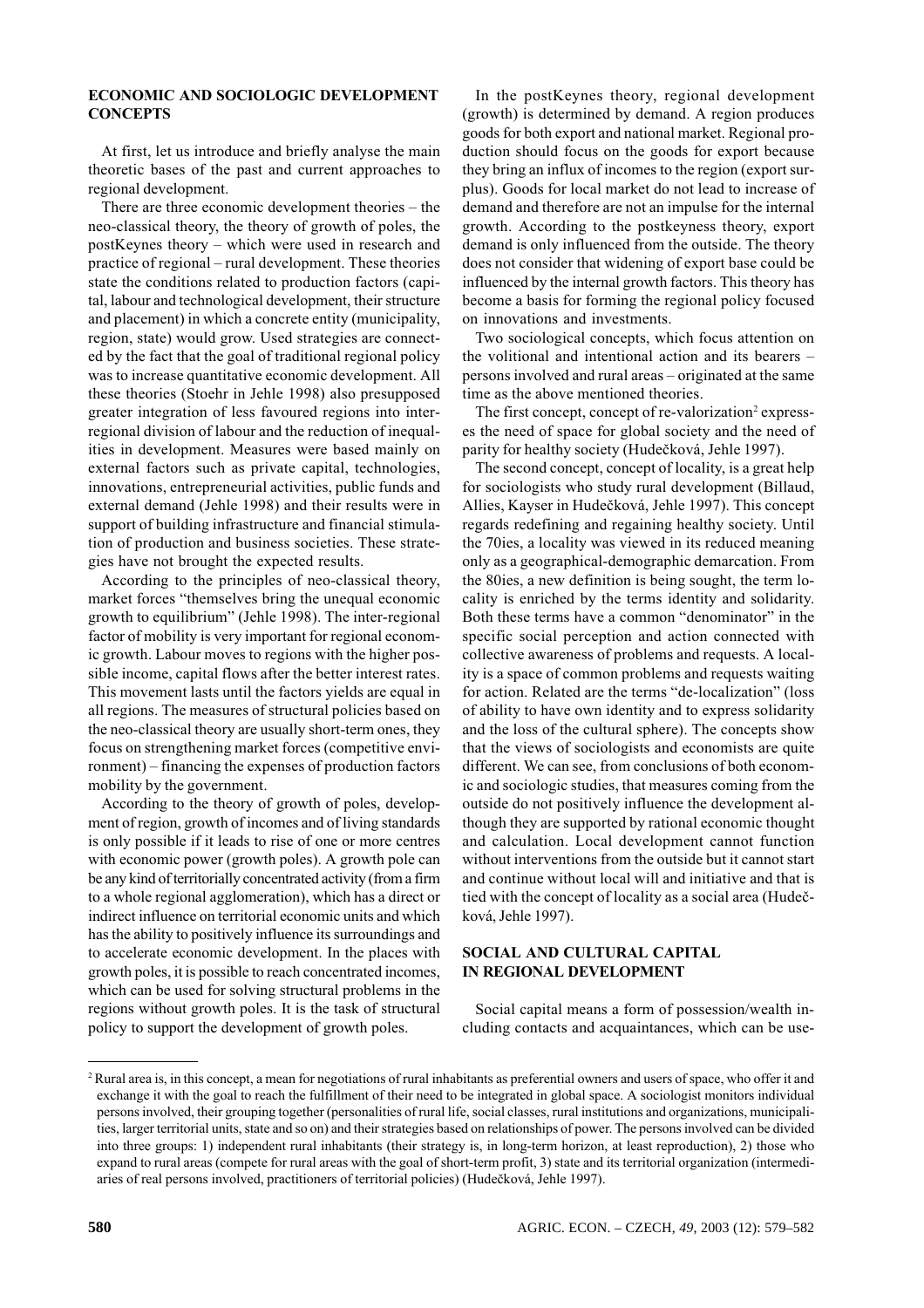ful and which a person can use thanks to knowing other people. French sociologist P. Bourdieu is the author of the concept of social capital. Along with the economic capital (material possessions) and the cultural capital (education, diplomas, the ability to behave well), social capital presents a part of the general capital. Its size divides individuals into social classes. Many authors (Putnam, Coleman, Giddens) view social capital at the collective level of community or locality (Schuckmith 2002) and regard it as something impersonal (not connected to an individual) that enables co-ordination of activities. This is where the social code originates. If we speak of social capital on the level of collectivie, then it is the element, which enables co-ordination of our activities and makes out actions less costly regarding transactions. However, the life of society is not only happening on the level of collective (community or locality) but also on the level of individual. Sociology, when speaking of society, does not only speak of this entity but speaks also of people's social lives (Giddens 1999). Therefore, we need to work with social capital on the level of individual. This fulfils the above-mentioned concept of P. Bourdieu.

Cultural capital expresses a complex of acquired qualifications of an individual or a group needed to reach a certain social status which are connected with the character and the level of en-culturation (process of learning – education, through which one absorbs culture, values and norms of the particular society) (Velký sociologický slovník 1996). Basic principles of cultural capital were pronounced by P. Bourdieu in the frame of his concept of social and cultural reproduction based on the analysis of forms of social actions. According to Bourdieu, both individuals and groups seek integration into the class, which has a privileged position in the society. Cultural capital an individual has depends on how much of cultural capital is accumulated in his family. Cultural capital is divided unequally as well as the economic and social capital.

Social and cultural capital of inhabitants makes it possible to express, assert and defend their interests better and so directly influence their participation in the development of given region.

## **INTEGRATED ENDOGENOUS REGIONAL** DEVELOPMENT

Strategies of the integrated endogenous regional development are not completely new, they have been dis-



Figure 1. Strategies of the integrated endogenous regional development

Source: Kayser (1990, p. 218)